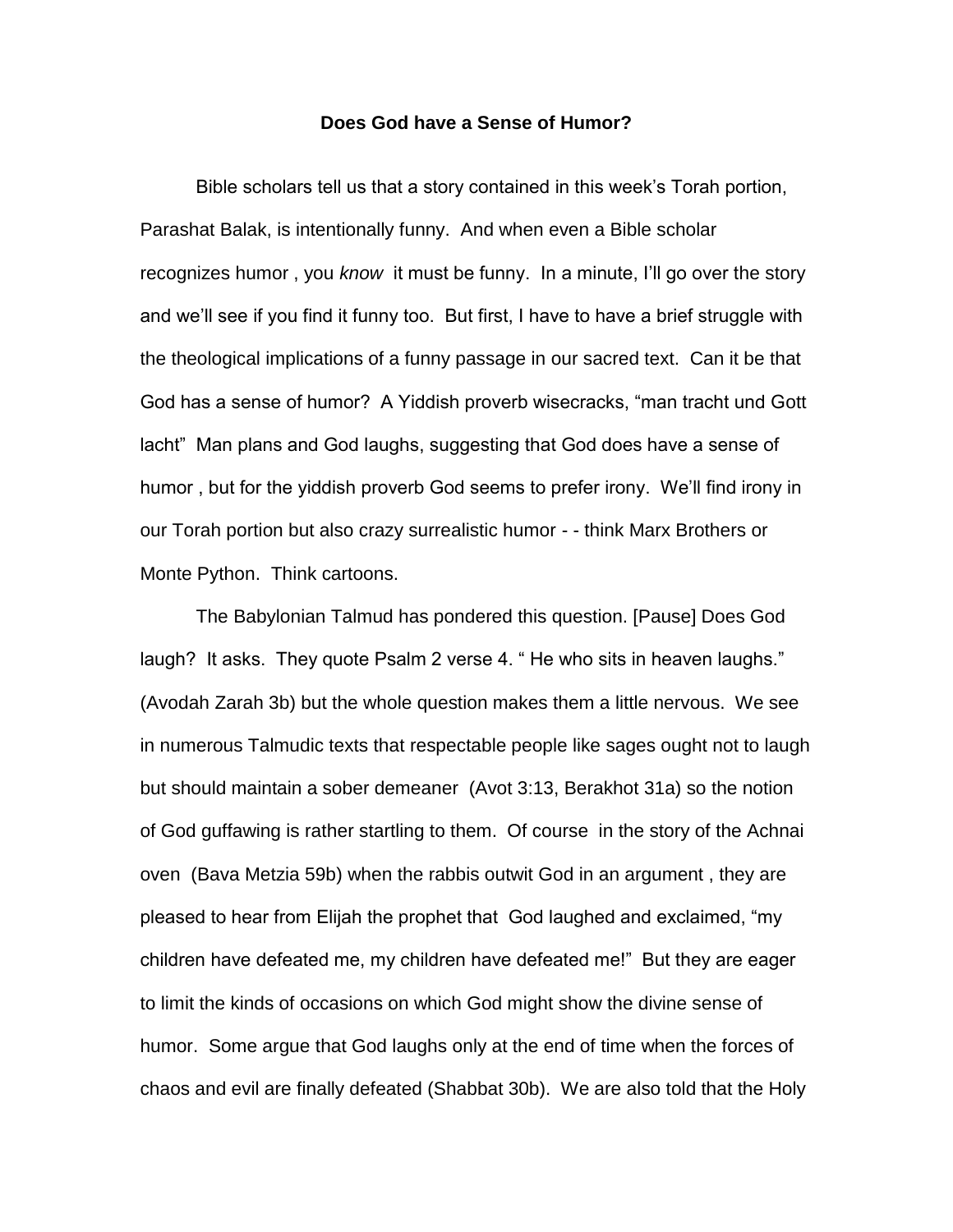One laughs with the righteous in the world to come (Shabbat 30b). Some argue that God laughs at hypocrisy, some that God laughs at the wicked (Avodah Zarah 3b), and this sort of laughter does resound in our parashah. But let's go to the story. You can judge for yourself.

Balak the king of Moab for whom our Torah portion is named is a worried man. Specifically he is worried about the Israelites moving into his neighborhood. He frets, "Now this horde will lick clean all that is about us as an ox licks up the grass of the field." Balak does not want to be licked. So he gets an idea. He will call upon that famous magician Bil'am son of Beor, for, as he writes to the great man, "I know that he whom you bless is blessed indeed and he whom you curse is cursed." If Bil'am will put a curse on Israel, Balak can defeat the weakened people in battle. So a distinguished delegation from Moab and from Midian set out to visit Bil'am. An archeological note: In 1967, a Dutch archeological team found a wall inscription dating from the 8th century BCE about a vision of a seer . The name of the seer? Bil'am ben Beor! He is one of the very few biblical characters for whom there is independent evidence outside the text of the Bible. So you see, he was very famous indeed or had a superbly competent publicist.

In our story, once the delegation has made its request, God visits Bil'am in the night and gives him, not a riddling oracle that can be interpreted this way or that, but a straightforward order: " Do not go with them. You must not curse that people for they are blessed." Bil'am sends the delegation away but a second delegation arrives prmising rich reward. Bil'am tells them he can do only what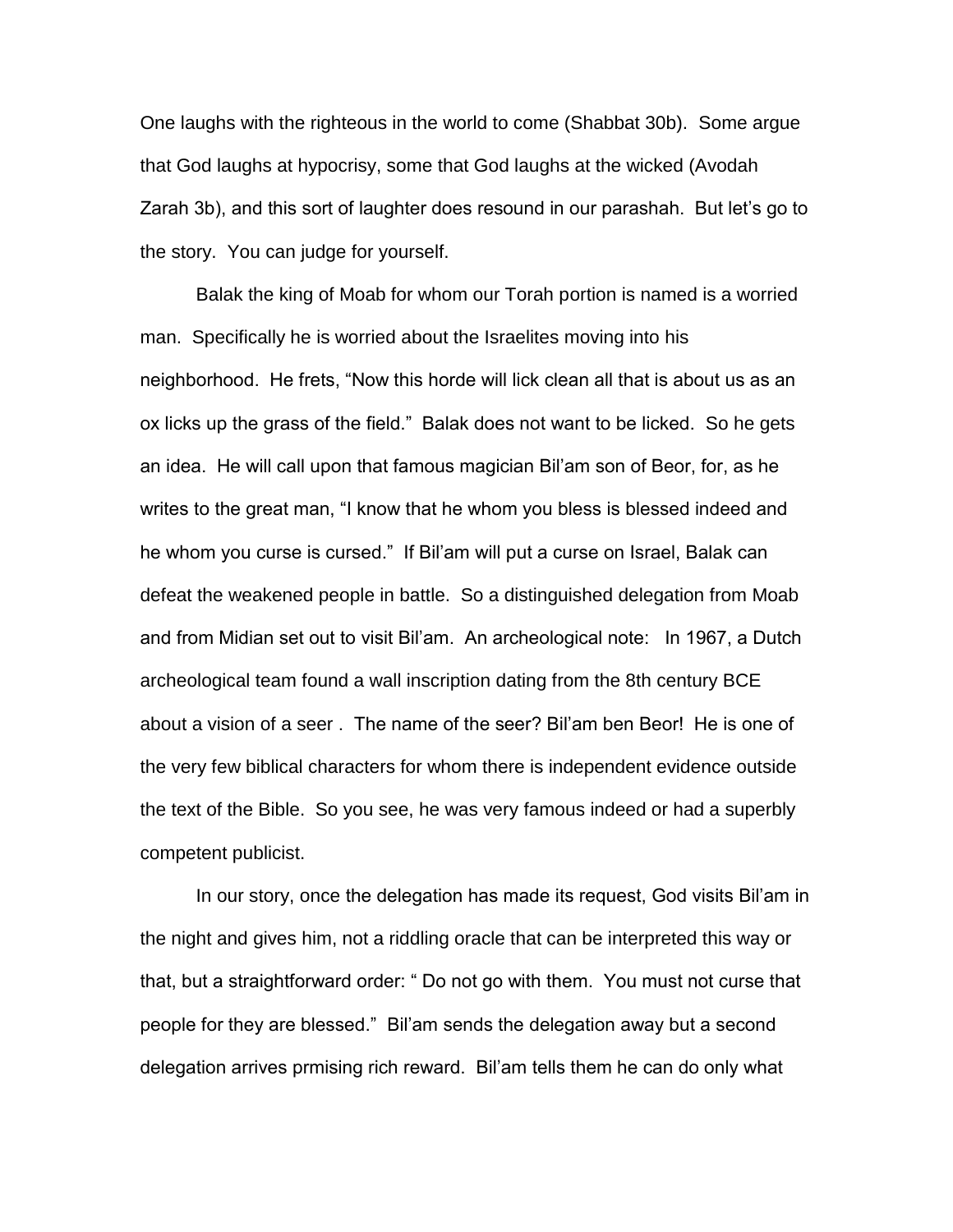God will let him do, but he invites this delegation to stay overnight awaiting his prophetic dream: as if God might change his mind when He hears how much money there is in this for Bil'am ben Beor.

Part of the problem is that Bil'am is a diviner and a clairvoyant. That's why he needs hilltops and solitude and also bed, to practice his craft. But though Bil'am says correctly that he can only reveal what God has already willed, he still believes that if he is in the right place, or prepares the right recipe or pushes the right cosmic button, he can get God to do what he wants. And that's not how clairvoyance and divination work. *Balak* thinks that Bil'am is a sorcerer with the power to determine or change Israel's destiny, but *that* is not in Bil'am's skill set.

That night God comes to Bil'am and tells him, "You can go with them but you'll say only the words that I put into your mouth. And Bil'am, still looking for the right cosmic button, arises in the morning, saddles up his donkey and goes to Balak. On his way God gives him series of broad hints that this is a futile errand. He places in Bil'am's way an angel with a drawn sword. The donkey sees the angel and swerves to avoid it, and Bil'am beats her. This happens three times and the third time, when there's no room to swerve, the donkey simply lies down in the road with Bil'am on her back. Bil'am furiously beats the donkey, and then amazingly, God gives the donkey speech, and she calmly begins to reason with the irate and illogical wise man. "Look, I am the donkey you have been riding all along until this day! Have I been in the habit of doing this to you?" Bil'am does not exhibit surprise; he simply goes on complaining until God makes him able to see the angel. But he doesn't yet grasp who really is the ass in this situation. He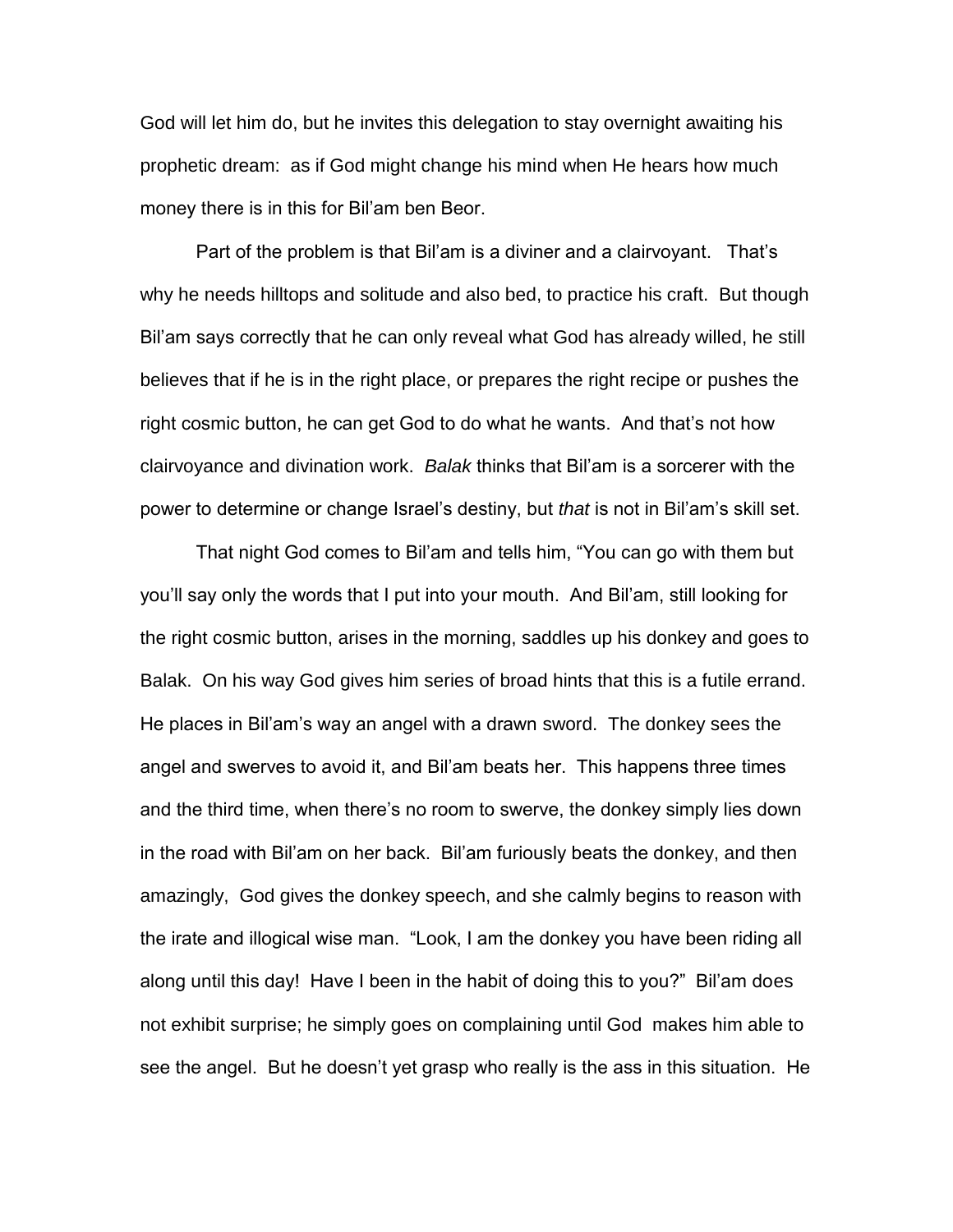has been shown that a donkey, hardly the smartest of beasts, has greater powers of spiritual discernment than he does. He has been warned by an angel with a drawn sword. A wise man would turn around and go home- - but not Bil'am! He does tell the angel he erred in not seeing it and he does halfheartedly offer to go home, but the angel simply reminds him that he will be able to say only what he is told and lets him go.

Bil'am is playing with both God and Balak. He tells Balak he will only be able to utter what God puts in his mouth, but he does not refuse him and return home. Balak feasts Bil'am and prepares seven altars with a lavish sacrifice to buy God's favor. He takes him to a height where Bil'am can see the people Israel. The first attempt goes badly. Bil'am does have a message from God but not one Balak likes. The incensed king says, "I brought you here to curse my enemies and instead you have blessed them!" But Balak suggests that seeing so many of the Israelites has discombobulated Bil'am. He suggests a hilltop with a more restricted view. Again they build seven altars and on each make a lavish sacrifice. This second sacrifice goes no better than the first. Bil'am returns with a stinging rebuke for Balak and a prophecy blessing Israel. Israel's future is assured, he says, for with God as their king they are invincible. Frantic , Balak' begs Bil'am, " don't curse them and don't bless them."

But having invested so much already, Balak can't resist one more try to find a propitious spot to curse Israel. Seven altars and seven lavish sacrifices later Bil'am turns his face to the forbidding wilderness and gets ready to curse, but what comes out is not a divination but again a prophecy beginning with "*mah*